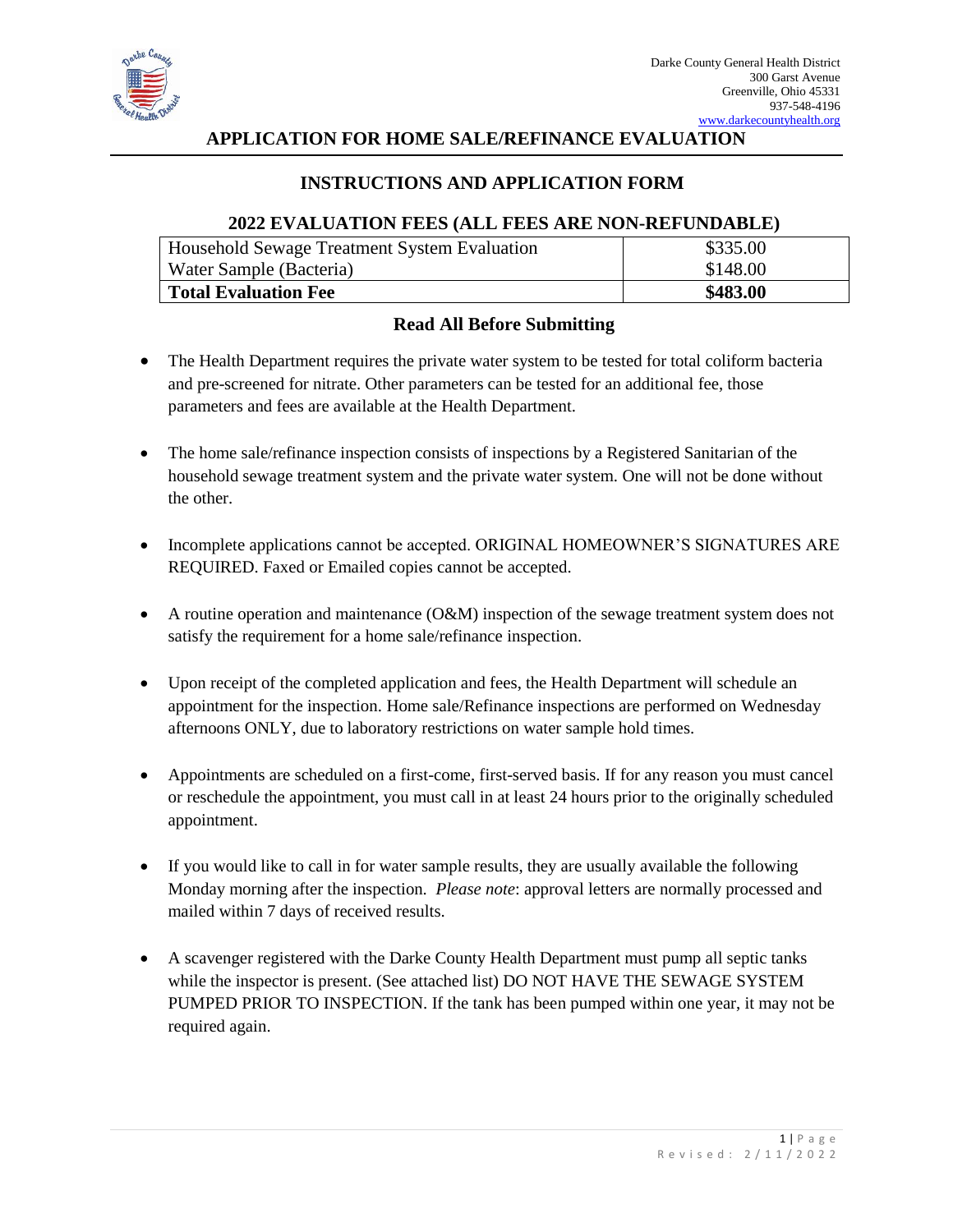

- The lids of the septic tank and splitter and/or distribution boxes must be uncovered *prior* to the time of inspection. Most lids are within 2-3 feet from the surface; you may uncover this yourself or hire a contractor/scavenger to uncover them for you.
- If there are no risers on the inlet and outlet lids of the septic tank they will be required.
- If there is no riser, or if it is deteriorated, on the splitter box or distribution box, they will be required.
- If the system has a dry well, see the Health Department.
- If the system has a subsurface sand filter, the outlet tile must be uncovered in order to sample the quality of the effluent. If there is no inspection port on the outlet tile of the sand filter, one will be required.
- All plumbing must drain into the sewage treatment system. Down spouts and sump pump drains should not drain into the sewage treatment system.
- No evaluation will be conducted if ground cover excessively obscures any components of the sewage treatment system (including high grass, snow cover & leaves). The inspection will be rescheduled when the ground cover is removed. This includes heavy amounts of rain where the conditions of the field cannot be evaluated.
- This report is indicative of the system at the time of evaluation. Any subsequent changes in weather conditions, number of occupants, or water usage may affect the system operation.
- The sanitarian's opinion of the system may be rendered without knowledge of some of the individual parts of the home sewage treatment system and applies only to the date and time the opinion is made. Therefore, the opinion does not guarantee the future performance of the home sewage treatment system.
- Because dug wells and cisterns may pose a safety hazard, they must be properly abandoned prior to final approval.
- We recommend chlorinating the well before we take the water sample. Instructions for chlorination are available at the health department or on the website [www.darkecountyhealth.org.](http://www.darkecountyhealth.org/) However, all of the chlorine must be flushed from the system before we take a sample.
- The Health Department requires private water systems be tested for total coliform bacteria and pre-screened for nitrate. Other parameters can be tested for an additional fee; those parameters and fees are available at the Health Department. No lead testing will be completed by the Health Department. A satisfactory result will be required.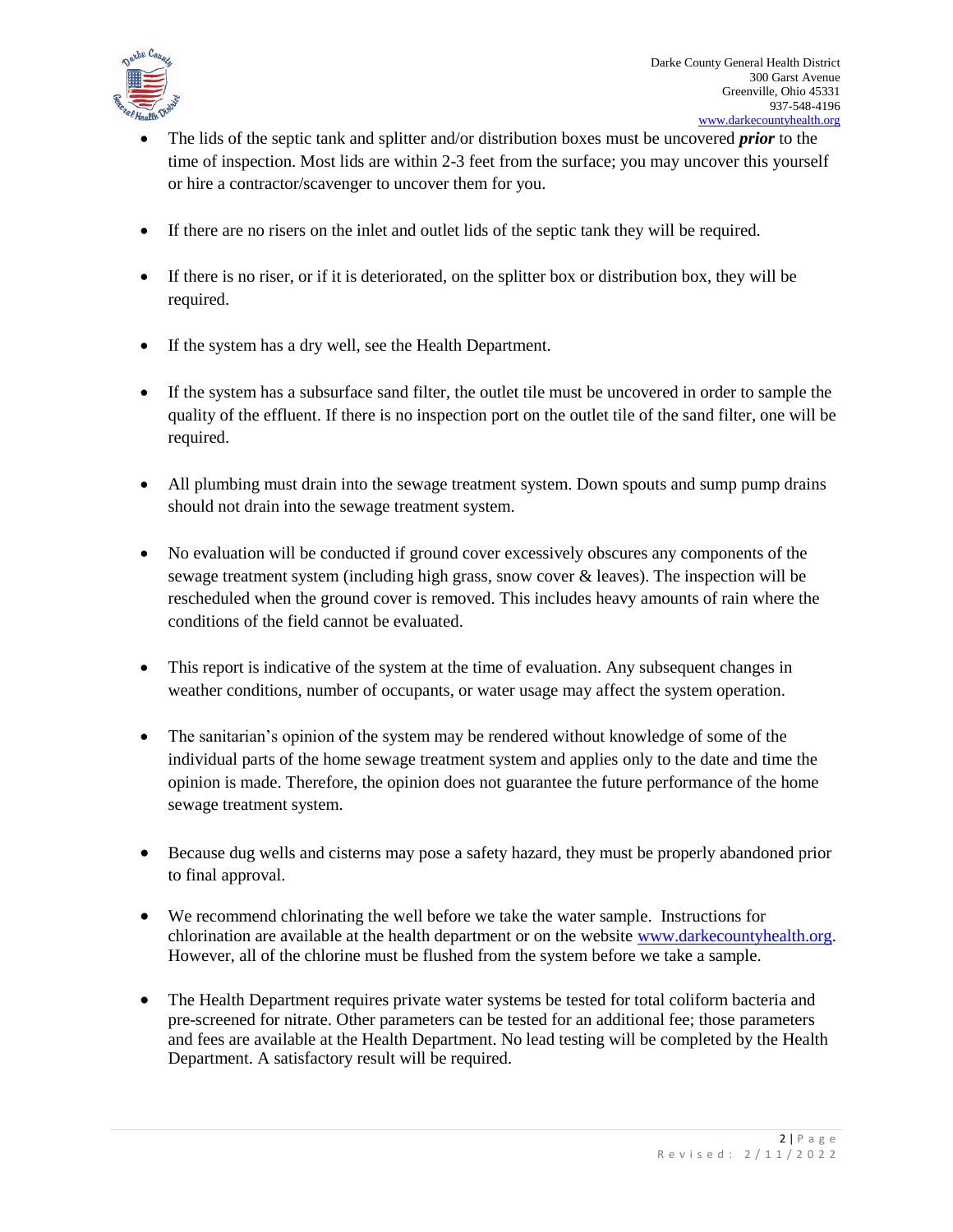

- If the well is below-grade in a concrete pit, it must be properly brought above-grade and the pit abandoned. A well alteration permit is required for this work. The 2022 well alteration permit fee is \$310.00.
- This application *cannot* be used to apply for a land split or subdivision of property. Contact the Health Department.

# **List of Septic Pumpers**

| Alexander Sewer & Drain         | Casstown, OH     | 937-985-0068 | 2500 gallson |  |
|---------------------------------|------------------|--------------|--------------|--|
| Barnes Sewer & Septic           | Winchester, IN   | 765-584-7295 | 1500 gallon  |  |
| Bob's Excavating                | Ludlow Falls, OH | 937-698-4694 | 2300 gallon  |  |
| Booso's Septic Cleaning         | Lewisburg, OH    | 937-962-4435 | 1500 gallon  |  |
| Cooper's Sanitary Service       | West Milton, OH  | 937-698-6200 | 2000 gallon  |  |
| Crowell Plumbing                | Eaton, OH        | 937-456-4951 | 1200 gallon  |  |
| D & H Construction              | Bradford, OH     | 937-448-8071 | 1500 gallon  |  |
| <b>Frantz Septic Cleaning</b>   | Bradford, OH     | 937-448-2138 | 2000 gallon  |  |
| Frech's Cleaning Service        | New Madison, OH  | 937-996-1615 | 2500 gallon  |  |
| Mike's Sanitation               | New Bremen, OH   | 419-629-3695 | 5000 gallon  |  |
| Porta Kleen Industrial Services | Lancaster, OH    | 513-330-6713 | 1500 gallon  |  |
| <b>Prime Pumping Services</b>   | Camden, OH       | 937-553-7400 | 2000 gallon  |  |
| Roto Rooter                     | Dayton, OH       | 937-496-3975 | 3150 gallon  |  |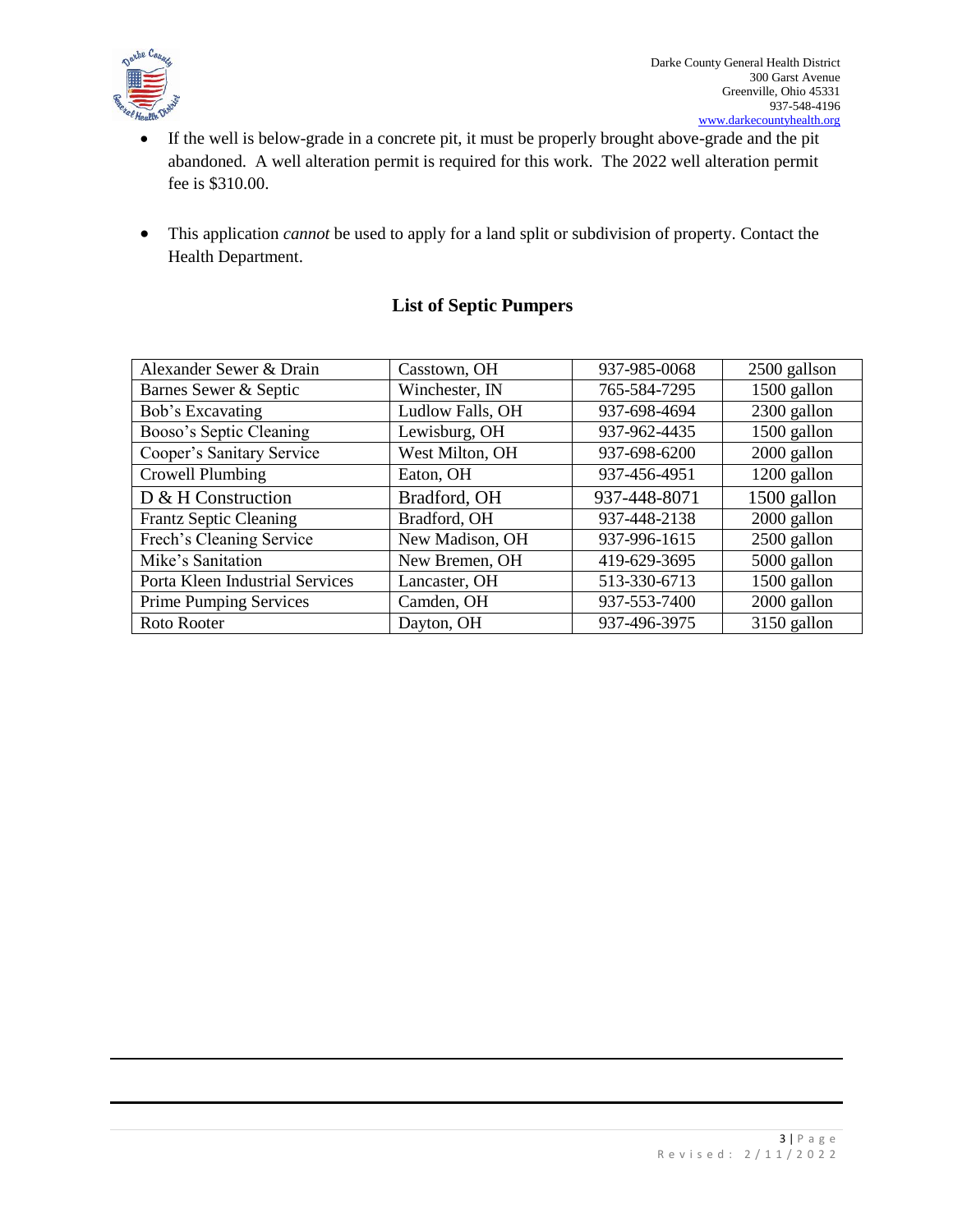

# **APPLICATION FOR HOME SALE/REFINANCE EVALUATION**

| How would you like to receive your evaluation report?                                                                                          |                                                 | Mail | Fax                            | Email |  |  |  |
|------------------------------------------------------------------------------------------------------------------------------------------------|-------------------------------------------------|------|--------------------------------|-------|--|--|--|
| If you would like additional copies of the evaluation report sent to another party, please provide<br>contact information on a separate sheet. |                                                 |      |                                |       |  |  |  |
|                                                                                                                                                | <b>LOCATION OF REQUESTED EVALUATION</b>         |      |                                |       |  |  |  |
| Current Owner's Name                                                                                                                           |                                                 |      |                                |       |  |  |  |
|                                                                                                                                                |                                                 |      |                                |       |  |  |  |
|                                                                                                                                                |                                                 |      |                                |       |  |  |  |
|                                                                                                                                                |                                                 |      |                                |       |  |  |  |
|                                                                                                                                                |                                                 |      |                                |       |  |  |  |
| Directions to property:                                                                                                                        |                                                 |      |                                |       |  |  |  |
|                                                                                                                                                |                                                 |      |                                |       |  |  |  |
|                                                                                                                                                |                                                 |      |                                |       |  |  |  |
|                                                                                                                                                | When was the home built?<br>Number of bedrooms: |      |                                |       |  |  |  |
| Type(s) and Number of water systems on property: (i.e. drilled well, dug well, cisterns, etc.)                                                 |                                                 |      |                                |       |  |  |  |
| I would like the following additional parameters tested:                                                                                       |                                                 |      |                                |       |  |  |  |
|                                                                                                                                                |                                                 |      | LABORATORY FEE: ______________ |       |  |  |  |
|                                                                                                                                                |                                                 |      | LABORATORY FEE: ______________ |       |  |  |  |
|                                                                                                                                                |                                                 |      | LABORATORY FEE: ______________ |       |  |  |  |
|                                                                                                                                                |                                                 |      | LABORATORY FEE: ______________ |       |  |  |  |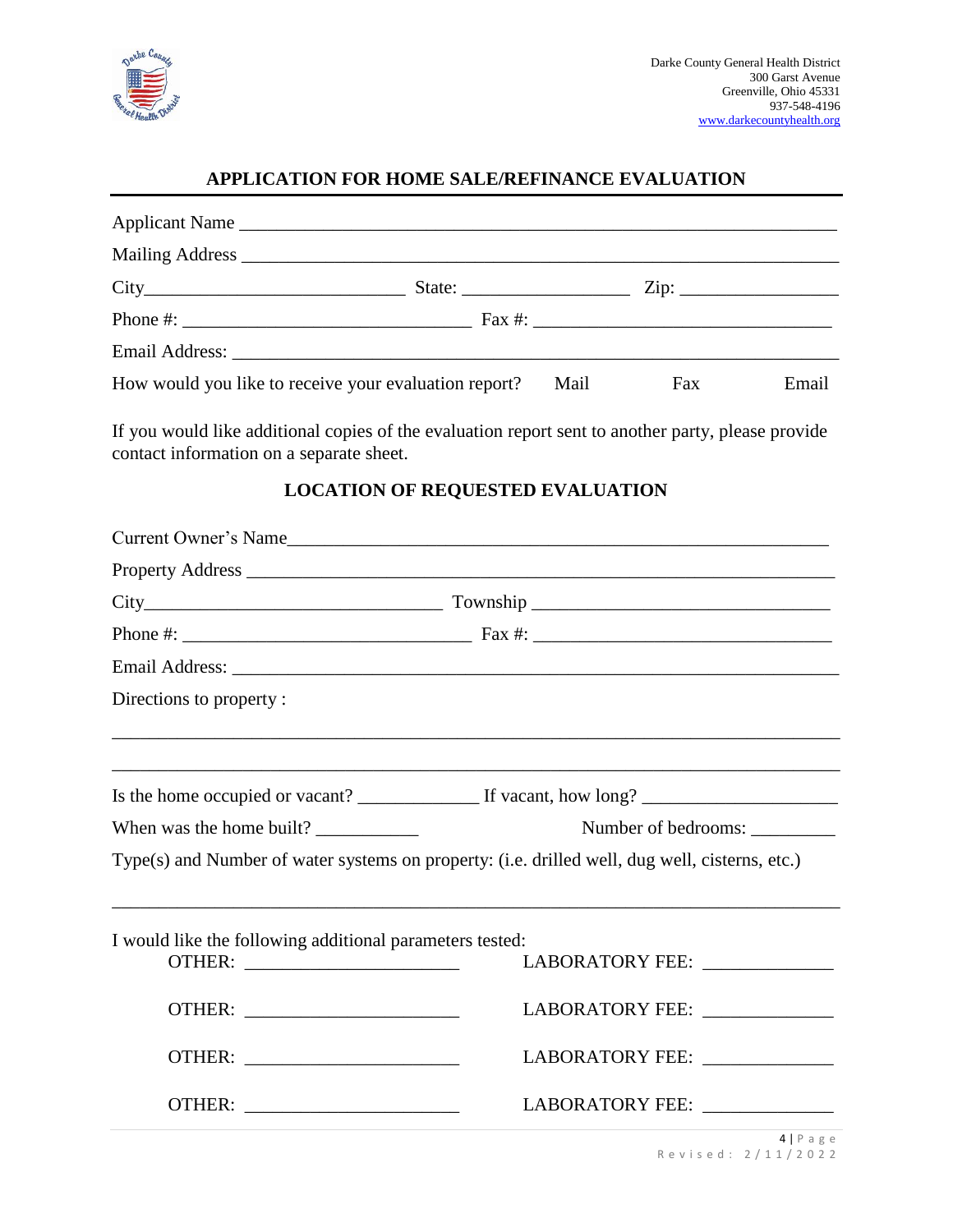

#### **ADDITIONAL WATER TESTING TOTAL: \_\_\_\_\_\_\_\_\_\_\_\_\_\_\_\_\_\_\_\_**

The sanitarian's opinion of the system may be rendered without knowledge of some of the individual parts of the home sewage treatment and water systems and applies only to the date and time the opinion is made. Therefore, the opinion does not guarantee the future performance of these systems.

The owner/applicant agrees to the requirements of the special service inspection and understands that upgrades may be required if deemed appropriate by the Health Department. The applicant also understands that the system will be placed under the Operational Permitting Program of the Darke County Health Department. Please see Operational Permit Pamphlet for additional information regarding this program.

The applicant understands the water system rules require the water system to be flushed for a minimum of 10 minutes prior to taking the water sample. A faucet or spigot must be turned on to take the sample. The applicant is responsible for ensuring that the water faucet/ spigot are in good condition and turned off to their satisfaction upon leaving. The Health Department is not responsible for faulty faucets or drains.

If the pre-screen is positive, a laboratory sample for nitrates will be collected and you will be subsequently billed the collection fee for nitrates: \$12.00. If for any reason the appointment needs to be cancelled or rescheduled, you must call at least 24 hours prior to the originally scheduled appointment.

| <b>FOR OFFICE USE ONLY</b> |                                                       |  |  |  |  |
|----------------------------|-------------------------------------------------------|--|--|--|--|
|                            | 2022 Fee: \$483.00 (\$335.00 sewage + \$148.00 water) |  |  |  |  |
|                            |                                                       |  |  |  |  |
|                            |                                                       |  |  |  |  |
|                            |                                                       |  |  |  |  |
|                            |                                                       |  |  |  |  |
|                            |                                                       |  |  |  |  |
|                            |                                                       |  |  |  |  |
|                            |                                                       |  |  |  |  |